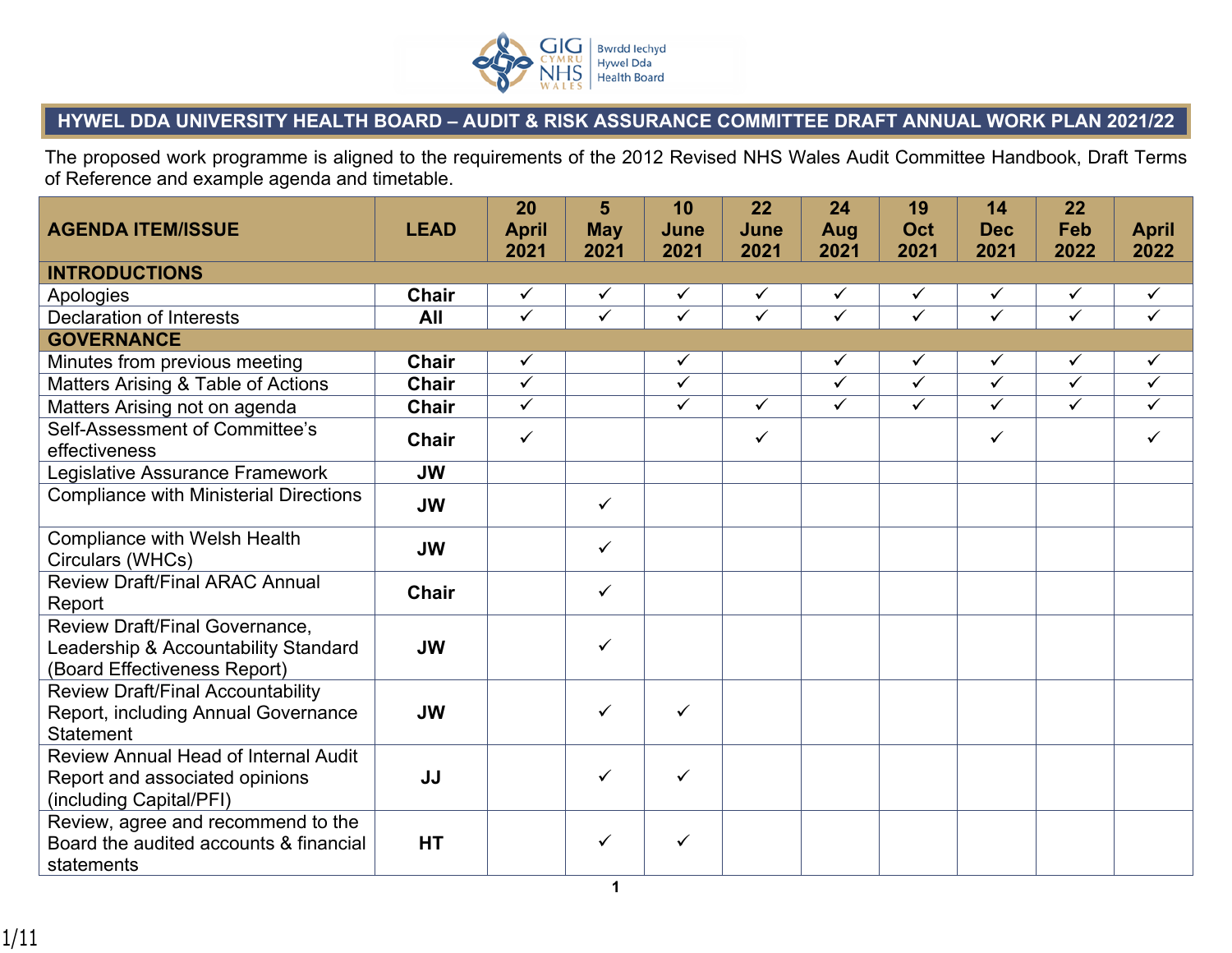|                                                                      |                              | 20           | 5                       | 10           | 22           | 24           | 19           | 14           | 22           |              |
|----------------------------------------------------------------------|------------------------------|--------------|-------------------------|--------------|--------------|--------------|--------------|--------------|--------------|--------------|
| <b>AGENDA ITEM/ISSUE</b>                                             | <b>LEAD</b>                  | <b>April</b> | <b>May</b>              | June         | June         | Aug          | Oct          | <b>Dec</b>   | Feb          | <b>April</b> |
|                                                                      |                              | 2021         | 2021                    | 2021         | 2021         | 2021         | 2021         | 2021         | 2022         | 2022         |
| Audit Enquiries to those charged with<br>Governance and Management   | <b>HT</b>                    |              | $\checkmark$            | $\checkmark$ |              |              |              |              |              |              |
| Internal Audit: Annual Governance<br><b>Statement Review</b>         | JJ                           |              |                         | $\checkmark$ |              |              |              |              |              |              |
| Audit Wales ISA 260 incl Letter of<br>Representation                 | <b>Audit</b><br><b>Wales</b> |              |                         | $\checkmark$ |              |              |              |              |              |              |
| Review the Health Board's Annual<br>Report (Overview & Perf Section) | <b>HT</b>                    |              | $\checkmark$            | $\checkmark$ |              |              |              |              |              |              |
| Review changes to Standing Financial<br>Instructions*                | <b>HT</b>                    |              | $\checkmark$            |              |              |              |              |              |              |              |
| <b>Annual Review of HDdUHB SOs</b>                                   | <b>JW</b>                    |              | $\checkmark$            |              |              |              |              |              |              |              |
| <b>Scheme of Delegation</b>                                          | <b>JW</b>                    |              | $\overline{\checkmark}$ |              |              |              |              |              |              |              |
| Review and report upon the adequacy                                  |                              |              |                         |              |              |              |              |              |              |              |
| of arrangements for declaring,                                       | <b>JW</b>                    |              |                         |              | ✓            |              |              |              |              |              |
| registering and handling interests                                   |                              |              |                         |              |              |              |              |              |              |              |
| Receive full report of all offers of gifts<br>and hospitality        | <b>JW</b>                    |              |                         |              | $\checkmark$ |              |              |              |              |              |
| <b>Enhanced Monitoring</b>                                           | <b>SM</b>                    |              |                         |              |              | $\checkmark$ |              |              | $\checkmark$ |              |
| Review of the Capital Governance<br>Arrangements                     | <b>LD</b>                    |              |                         |              |              | $\checkmark$ | $\checkmark$ | $\checkmark$ |              |              |
| All Wales NHS Audit Committee<br><b>Chairs' Meeting Update</b>       | <b>Chair</b>                 |              |                         |              |              |              |              | $\checkmark$ | $\checkmark$ |              |
| <b>Cost Advisor Review from Field</b><br>Hospitals                   | <b>HT</b>                    |              |                         |              |              |              |              | $\checkmark$ |              |              |
| Annual Review of TORs/membership                                     | Chair/JW                     |              |                         |              |              |              |              |              |              |              |
| Review of any other sources of                                       |                              |              |                         |              |              |              |              |              |              |              |
| external assurance to ensure                                         |                              |              |                         |              |              |              |              |              |              |              |
| appropriate planning & coordination                                  |                              |              |                         |              |              |              |              |              |              |              |
| and that the Board is informed                                       | All                          | $\checkmark$ | ✓                       | $\checkmark$ | ✓            | $\checkmark$ | $\checkmark$ | $\checkmark$ | ✓            |              |
| accordingly of any issues relating to                                |                              |              |                         |              |              |              |              |              |              |              |
| compliance, risks of non-compliance                                  |                              |              |                         |              |              |              |              |              |              |              |
| and recommendations (decide mtg to                                   |                              |              |                         |              |              |              |              |              |              |              |
| mtg if issues to raise to Board)                                     |                              |              |                         |              |              |              |              |              |              |              |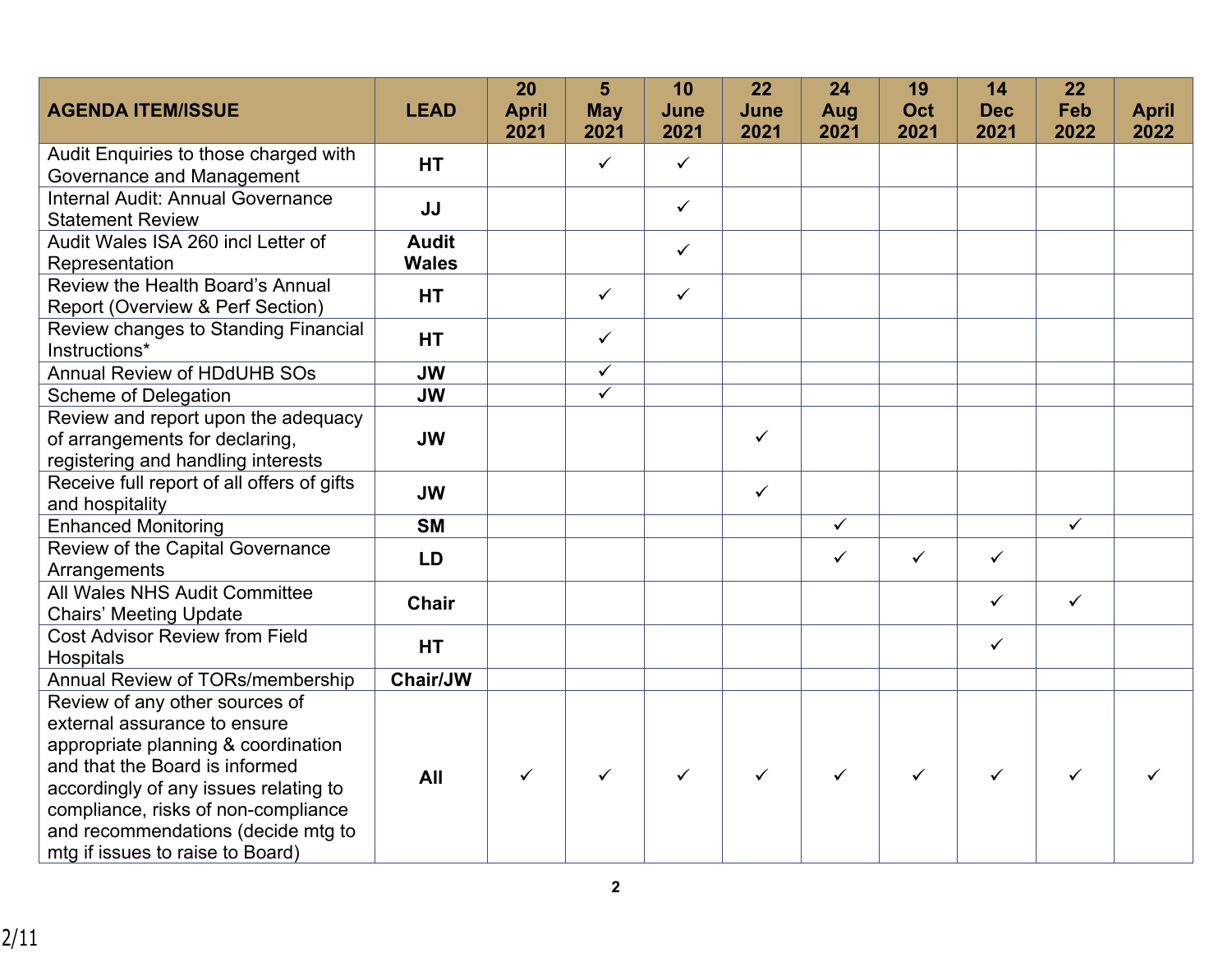| <b>AGENDA ITEM/ISSUE</b>                                                                                                                                                                       | <b>LEAD</b>  | 20<br><b>April</b><br>2021 | 5<br><b>May</b><br>2021 | 10<br>June<br>2021 | 22<br>June<br>2021 | 24<br>Aug<br>2021 | 19<br>Oct<br>2021 | 14<br><b>Dec</b><br>2021 | 22<br>Feb<br>2022 | <b>April</b><br>2022 |
|------------------------------------------------------------------------------------------------------------------------------------------------------------------------------------------------|--------------|----------------------------|-------------------------|--------------------|--------------------|-------------------|-------------------|--------------------------|-------------------|----------------------|
| Provide assurances through where a<br>significant activity is shared with<br>another organisation (eg NWSSP,<br>EASC, WHSSC)                                                                   | HT/SM        | $\checkmark$               | $\checkmark$            | $\checkmark$       | ✓                  | $\checkmark$      | $\checkmark$      | $\checkmark$             | ✓                 |                      |
| Receive assurances from internal<br>audit performed at these organisations<br>that risks in the services provided to<br>them are adequately managed and<br>mitigated with appropriate controls | JJ           | $\checkmark$               | $\checkmark$            | $\checkmark$       | ✓                  | $\checkmark$      | $\checkmark$      | $\checkmark$             | ✓                 |                      |
| Review of Capital & PFI Audit Reports<br>including results & the adequacy of<br>executive & management responses<br>to any issues identified and ensuring<br>that they are acted upon.         | <b>EJ</b>    | $\checkmark$               | $\checkmark$            | $\checkmark$       | $\checkmark$       | $\checkmark$      | $\checkmark$      | ✓                        |                   |                      |
| <b>FINANCIAL FOCUS</b>                                                                                                                                                                         |              |                            |                         |                    |                    |                   |                   |                          |                   |                      |
| Review risks and controls around<br>financial management (via Financial<br><b>Assurance Report)</b>                                                                                            | <b>HT</b>    | $\checkmark$               |                         |                    | $\checkmark$       | $\checkmark$      | $\checkmark$      | $\checkmark$             | ✓                 |                      |
| Receive, for information, UHBs<br><b>Summary Report on monthly Financial</b><br>Monitoring Returns to WG                                                                                       | <b>HT</b>    | $\checkmark$               |                         |                    | ✓                  | $\checkmark$      | $\checkmark$      | $\checkmark$             | ✓                 | ✓                    |
| <b>Review Draft/Final Annual Accounts</b>                                                                                                                                                      | <b>HT</b>    |                            | $\checkmark$            | $\checkmark$       |                    |                   |                   |                          |                   |                      |
| <b>Review Annual Summary of STAs</b>                                                                                                                                                           | <b>HT</b>    |                            |                         |                    | $\checkmark$       |                   |                   |                          |                   |                      |
| <b>Receive Post Payment Verification</b><br>(PPV) report                                                                                                                                       | <b>HT</b>    |                            |                         |                    |                    | $\checkmark$      |                   |                          | $\checkmark$      |                      |
| Receive PPV annual report                                                                                                                                                                      | <b>HT</b>    |                            |                         |                    |                    | $\checkmark$      |                   |                          |                   |                      |
| Receive Primary Care PPV report                                                                                                                                                                | <b>JP</b>    |                            |                         |                    |                    | $\checkmark$      |                   |                          | $\checkmark$      |                      |
| Service Level Agreements - Third<br><b>Sector Organisations</b>                                                                                                                                | <b>AC/HT</b> |                            |                         |                    |                    | $\checkmark$      |                   |                          |                   |                      |
| <b>NHS Pension Scheme Year End</b><br>Processing 2021                                                                                                                                          | <b>HT</b>    |                            |                         |                    |                    | $\checkmark$      |                   |                          |                   |                      |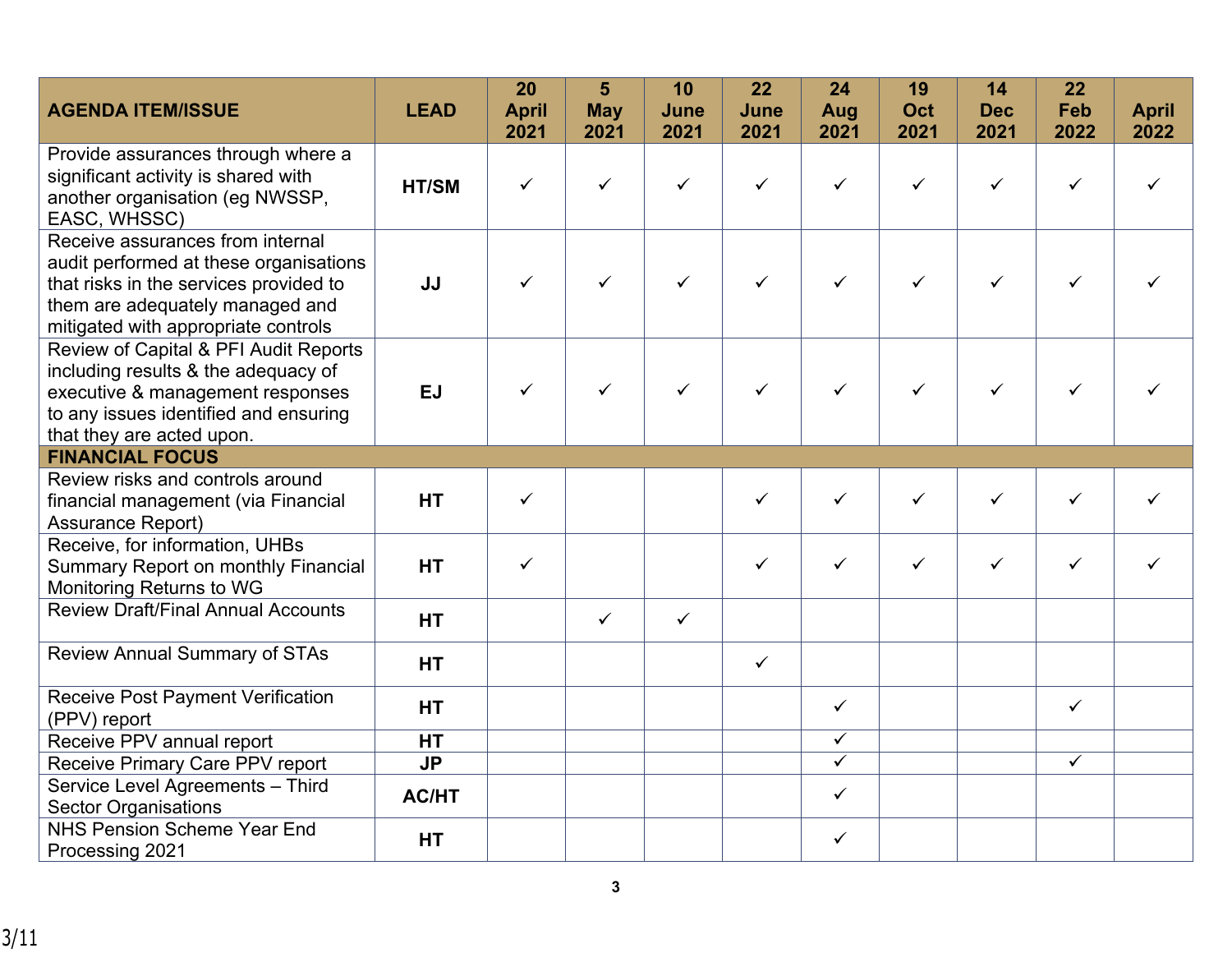|                                                                     |              | 20           | 5          | 10   | 22           | 24           | 19           | 14           | 22           |              |
|---------------------------------------------------------------------|--------------|--------------|------------|------|--------------|--------------|--------------|--------------|--------------|--------------|
| <b>AGENDA ITEM/ISSUE</b>                                            | <b>LEAD</b>  | <b>April</b> | <b>May</b> | June | June         | Aug          | <b>Oct</b>   | <b>Dec</b>   | Feb          | <b>April</b> |
|                                                                     |              | 2021         | 2021       | 2021 | 2021         | 2021         | 2021         | 2021         | 2022         | 2022         |
| Annual statement of financial                                       |              |              |            |      |              |              |              |              |              |              |
| procedures - Review changes to the                                  |              |              |            |      |              |              |              |              |              |              |
| accounting policies & comment on the                                | <b>HT</b>    |              |            |      |              |              |              |              | ✓            |              |
| process for review of the accounts                                  |              |              |            |      |              |              |              |              |              |              |
| prior to submission for audit                                       |              |              |            |      |              |              |              |              |              |              |
| Review of Schedule of Losses &                                      | <b>HT</b>    |              |            |      |              |              |              |              |              |              |
| Compensation*                                                       |              |              |            |      |              |              |              |              |              |              |
| Receive reports which record the<br>basis of decisions where the HB |              |              |            |      |              |              |              |              |              |              |
| awards additional funding to                                        | <b>HT</b>    |              |            |      |              |              |              |              |              |              |
| contractors outside the terms of the                                |              |              |            |      |              |              |              |              |              |              |
| contract *                                                          |              |              |            |      |              |              |              |              |              |              |
| <b>CLINICAL AUDIT</b>                                               |              |              |            |      |              |              |              |              |              |              |
| Review annual forward clinical audit                                | <b>MR/PK</b> | $\checkmark$ |            |      |              |              | ✓            |              |              | ✓            |
| plan and terms of reference                                         |              |              |            |      |              |              |              |              |              |              |
| Review the effectiveness of clinical                                |              |              |            |      |              |              |              |              |              |              |
| audit - consider recommendations                                    |              |              |            |      |              |              |              |              |              |              |
| from the Effective Clinical Practice                                | <b>MR/PK</b> | $\checkmark$ |            |      |              |              | ✓            |              |              |              |
| Group on suggested areas of activity                                |              |              |            |      |              |              |              |              |              |              |
| for review by internal audit.                                       |              |              |            |      |              |              |              |              |              |              |
| <b>AUDIT WALES</b>                                                  |              |              |            |      |              |              |              |              |              |              |
| Review External Audit Plan via update                               | <b>Audit</b> | $\checkmark$ |            |      | $\checkmark$ | $\checkmark$ | $\checkmark$ | $\checkmark$ | $\checkmark$ | ✓            |
| reports                                                             | <b>Wales</b> |              |            |      |              |              |              |              |              |              |
| Approve External Audit Strategy &                                   |              |              |            |      |              |              |              |              |              |              |
| Annual Audit Plan (designed to                                      | <b>Audit</b> |              |            |      |              |              |              |              |              |              |
| implement the strategy) & assoc fees                                | <b>Wales</b> |              |            |      |              |              |              |              |              |              |
| <b>Review of External Audit Reports</b>                             |              |              |            |      |              |              |              |              |              |              |
| including results & the adequacy of                                 |              |              |            |      |              |              |              |              |              |              |
| executive & management responses                                    | <b>Audit</b> | $\checkmark$ |            |      | ✓            | $\checkmark$ | ✓            | ✓            | ✓            |              |
| to any issues identified and ensure                                 | <b>Wales</b> |              |            |      |              |              |              |              |              |              |
| that the other Committees monitor &                                 |              |              |            |      |              |              |              |              |              |              |
| report back                                                         |              |              |            |      |              |              |              |              |              |              |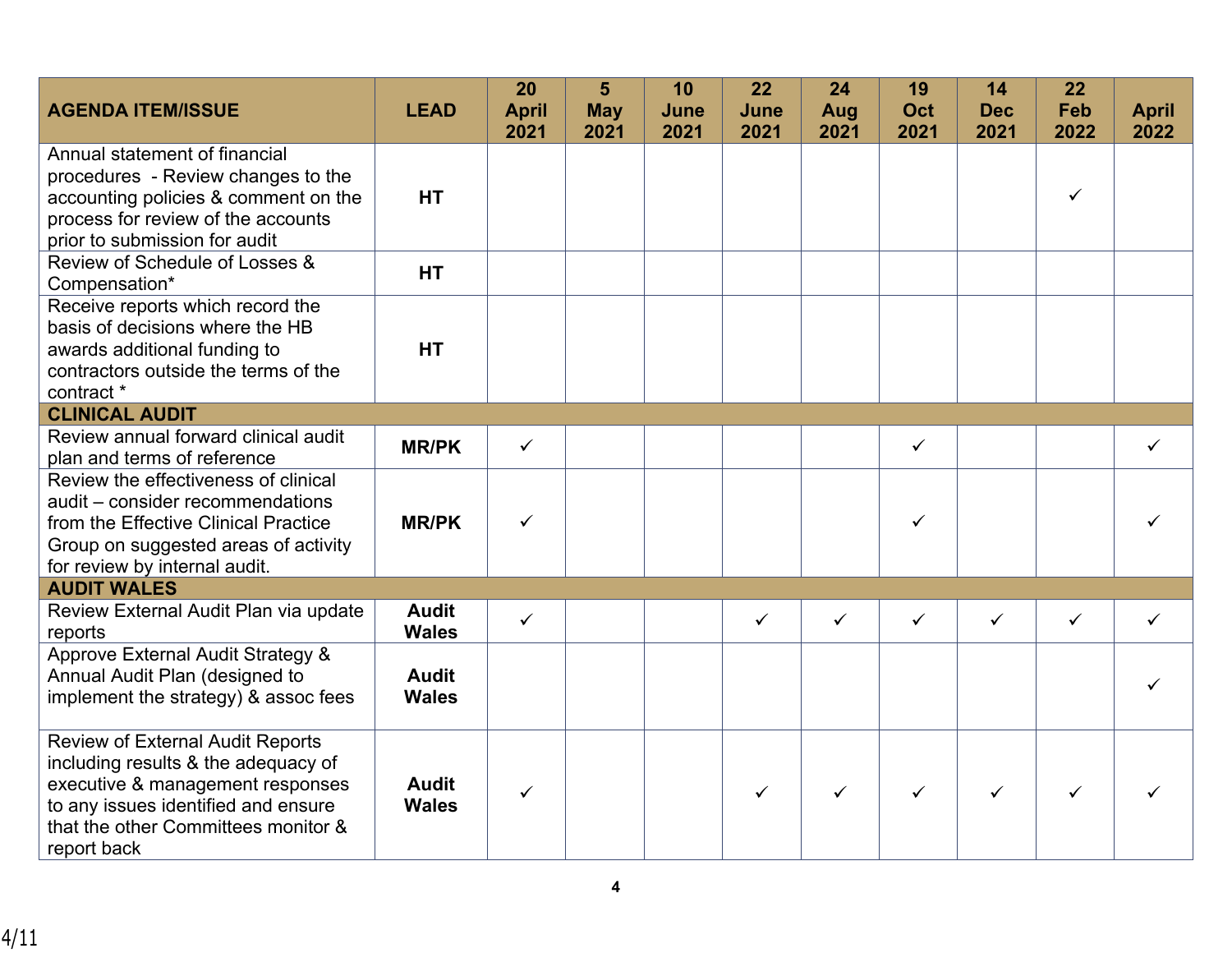|                                                                                                          |                                        | 20           | 5            | 10   | 22           | 24           | 19           | 14         | 22           |              |
|----------------------------------------------------------------------------------------------------------|----------------------------------------|--------------|--------------|------|--------------|--------------|--------------|------------|--------------|--------------|
| <b>AGENDA ITEM/ISSUE</b>                                                                                 | <b>LEAD</b>                            | <b>April</b> | <b>May</b>   | June | June         | Aug          | Oct          | <b>Dec</b> | Feb          | <b>April</b> |
|                                                                                                          |                                        | 2021         | 2021         | 2021 | 2021         | 2021         | 2021         | 2021       | 2022         | 2022         |
| <b>Consider any Audit Wales National</b><br>Value for Money Examinations &<br><b>Performance Reports</b> | <b>Audit</b><br><b>Wales</b>           | $\checkmark$ |              |      | ✓            | $\checkmark$ | ✓            | ✓          | $\checkmark$ | ✓            |
| <b>Structured Assessment 2021:</b>                                                                       | <b>Audit</b><br><b>Wales</b>           |              |              |      |              |              |              |            |              |              |
| • Phase 1: Operational Planning<br>Arrangements                                                          |                                        |              |              |      | ✓            | $\checkmark$ |              | ✓          |              |              |
| Phase 2: Corporate Governance<br>and Financial Management                                                |                                        |              |              |      |              |              |              |            | $\checkmark$ |              |
| Receive the Auditor's General report<br>to those charged with governance<br>(Year-end)                   | <b>Audit</b><br><b>Wales</b>           |              | $\checkmark$ |      |              |              |              |            |              |              |
| Test, Trace, Protect                                                                                     | <b>Audit</b><br>Wales/<br><b>AS/RJ</b> | $\checkmark$ |              |      |              |              |              |            |              |              |
| Procuring & Supplying PPE for the<br><b>COVID-19 Pandemic</b>                                            | <b>Audit</b><br>Wales/<br><b>MR/HT</b> |              |              |      | $\checkmark$ |              |              |            |              |              |
| <b>COVID-19 Vaccination Rollout</b>                                                                      | <b>Audit</b><br><b>Wales/RJ</b>        |              |              |      | $\checkmark$ |              |              |            |              |              |
| <b>WHSSC Governance Arrangements</b>                                                                     | <b>Audit</b><br><b>Wales/SM</b>        |              |              |      |              | $\checkmark$ |              |            | $\checkmark$ |              |
| <b>HDdUHB Quality Governance</b><br>Arrangements                                                         | <b>Audit</b><br><b>Wales/MR</b>        |              |              |      |              |              | $\checkmark$ |            |              |              |
| Taking Care of the Carers? How NHS<br>bodies supported staff wellbeing<br>during the COVID-19 pandemic   | <b>Audit</b><br><b>Wales/LG</b>        |              |              |      |              |              |              | ✓          |              |              |
| Care Home Commissioning for Older<br>People                                                              | <b>Audit</b><br><b>Wales</b>           |              |              |      |              |              |              |            | $\checkmark$ |              |
| Orthopaedic Services Follow-up                                                                           | <b>Audit</b><br><b>Wales/AC</b>        |              |              |      |              |              |              |            |              | ✓            |
| Review of Sustainable Use of RTT<br><b>Monies</b>                                                        | <b>Audit</b><br><b>Wales/AC</b>        |              |              |      |              |              |              |            |              | ✓            |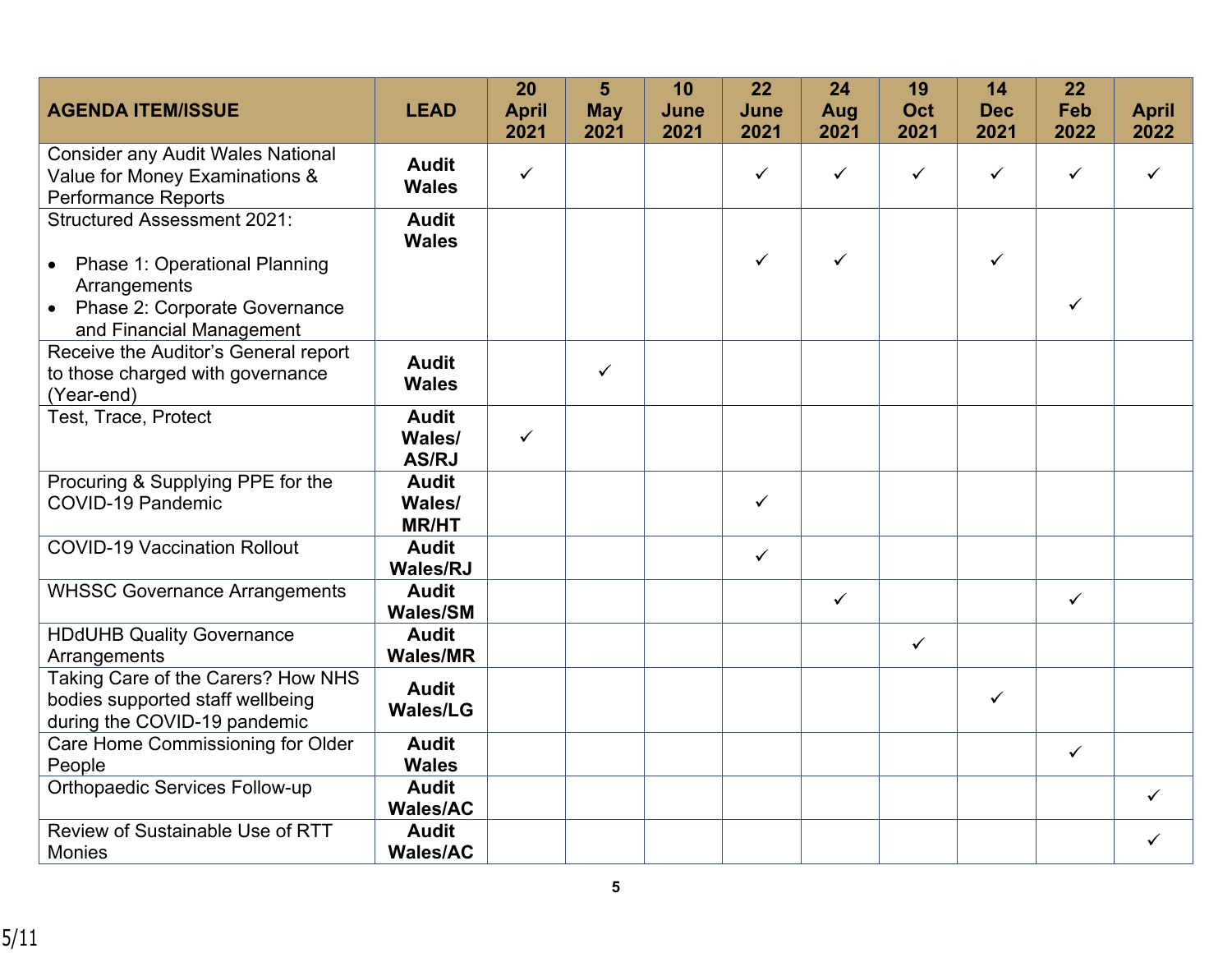|                                                                                                                                                                                         |                 | 20           | 5            | 10                      | 22           | 24           | 19           | 14           | 22           |              |
|-----------------------------------------------------------------------------------------------------------------------------------------------------------------------------------------|-----------------|--------------|--------------|-------------------------|--------------|--------------|--------------|--------------|--------------|--------------|
| <b>AGENDA ITEM/ISSUE</b>                                                                                                                                                                | <b>LEAD</b>     | <b>April</b> | <b>May</b>   | June                    | June         | Aug          | Oct          | <b>Dec</b>   | Feb          | <b>April</b> |
|                                                                                                                                                                                         |                 | 2021         | 2021         | 2021                    | 2021         | 2021         | 2021         | 2021         | 2022         | 2022         |
| <b>NWSSP - AUDIT AND ASSURANCE SERVICES - INTERNAL AUDIT</b>                                                                                                                            |                 |              |              |                         |              |              |              |              |              |              |
| Internal Audit: Audit Plan Progress<br>Report                                                                                                                                           | JJ              | $\checkmark$ | $\checkmark$ | $\checkmark$            | $\checkmark$ | $\checkmark$ | $\checkmark$ | $\checkmark$ | $\checkmark$ | $\checkmark$ |
| Review and approve Annual Internal<br><b>Audit Plan</b>                                                                                                                                 | JJ              | $\checkmark$ |              |                         |              |              |              |              |              | ✓            |
| <b>Review of Internal Audit Reports</b><br>including results & the adequacy of<br>executive & management responses<br>to any issues identified and ensuring<br>that they are acted upon | JJ              | $\checkmark$ | $\checkmark$ | $\checkmark$            | ✓            | $\checkmark$ |              | ✓            | ✓            |              |
| Review and approve Internal Audit<br>terms of reference (charter) and the<br>effectiveness of internal audit                                                                            | JJ              | $\checkmark$ |              |                         |              |              |              |              |              |              |
| <b>COVID-19 Vaccination Programme</b><br>(Advisory Review)                                                                                                                              | <b>JJ/RJ</b>    | $\checkmark$ |              |                         |              |              |              |              |              |              |
| <b>Patient Experience (Reasonable</b><br>Assurance)                                                                                                                                     | <b>JJ/MR</b>    | $\checkmark$ |              |                         |              |              |              |              |              |              |
| Management of Fire Enforcement<br>Notices (Substantial Assurance)                                                                                                                       | <b>JJ/AC</b>    | $\checkmark$ |              |                         |              |              |              |              |              |              |
| <b>BGH Front of House - Final Account</b><br>(Non-opinion Review)                                                                                                                       | <b>EJ/AC/HT</b> | $\checkmark$ |              |                         |              |              |              |              |              |              |
| Women & Children's Phase 2 (Limited<br>Assurance)                                                                                                                                       | <b>EJ/AC/HT</b> |              | $\checkmark$ |                         |              |              |              |              |              |              |
| Health & Safety (Reasonable<br>Assurance)                                                                                                                                               | <b>JJ/MR</b>    |              | $\checkmark$ |                         |              |              |              |              |              |              |
| <b>Digital Modelling (Substantial</b><br>Assurance)                                                                                                                                     | <b>JJ/HT</b>    |              | $\checkmark$ |                         |              |              |              |              |              |              |
| WGH Palliative Care, Oncology and<br><b>Haematology Inpatient Facility (Wards</b><br>9 & 10) (Advisory Review)                                                                          | EJ/AC/HT        |              |              | $\checkmark$            |              |              |              |              |              |              |
| <b>COVID-19 Governance Update</b><br>(Advisory Review)                                                                                                                                  | <b>JJ/JW</b>    |              |              | $\checkmark$            |              |              |              |              |              |              |
| <b>Brexit Risks and Actions (Adv Review)</b>                                                                                                                                            | <b>JJ/HT</b>    |              |              | $\overline{\checkmark}$ |              |              |              |              |              |              |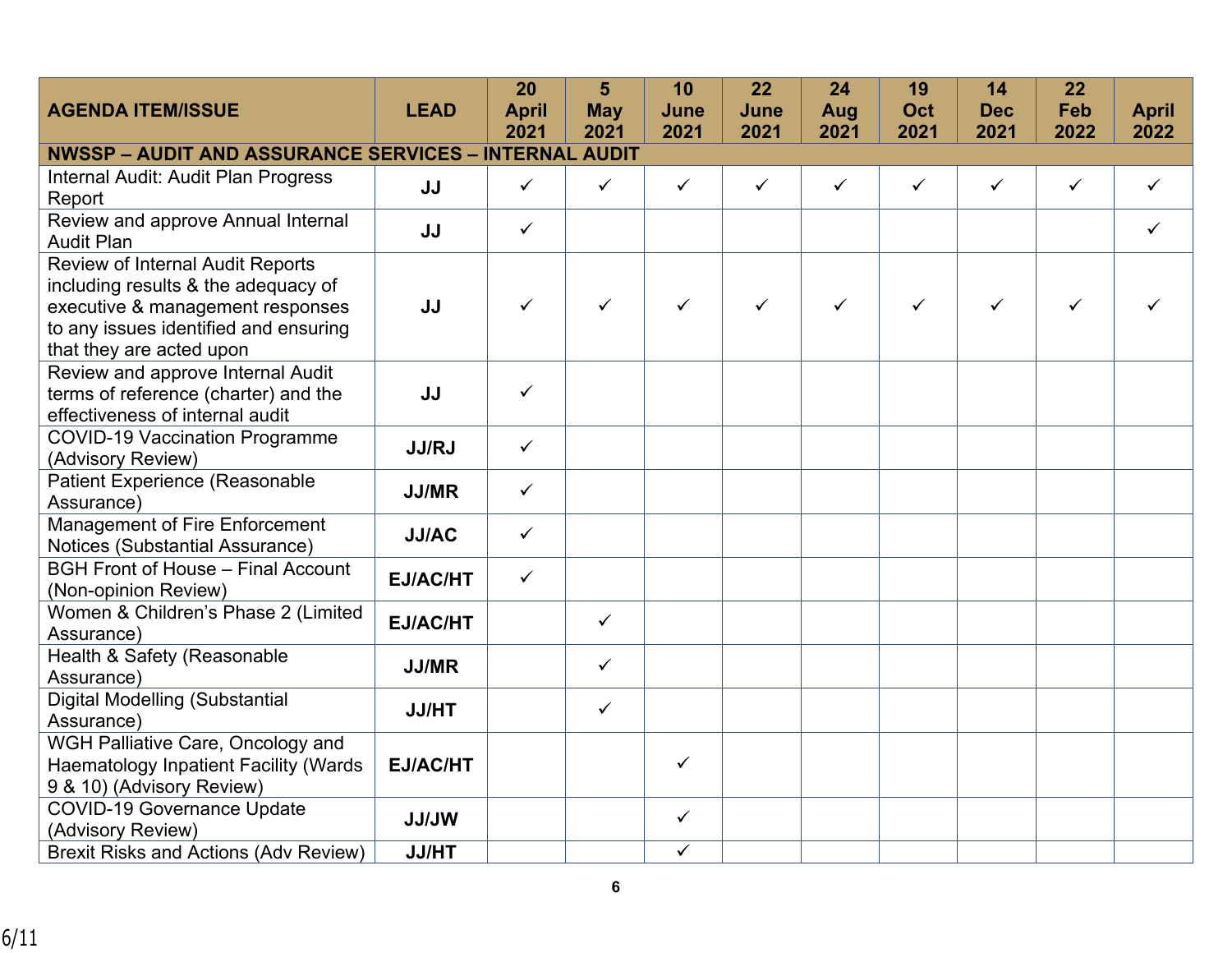|                                                        |                 | 20           | 5          | 10           | 22   | 24           | 19           | 14         | 22   |              |
|--------------------------------------------------------|-----------------|--------------|------------|--------------|------|--------------|--------------|------------|------|--------------|
| <b>AGENDA ITEM/ISSUE</b>                               | <b>LEAD</b>     | <b>April</b> | <b>May</b> | June         | June | Aug          | <b>Oct</b>   | <b>Dec</b> | Feb  | <b>April</b> |
|                                                        |                 | 2021         | 2021       | 2021         | 2021 | 2021         | 2021         | 2021       | 2022 | 2022         |
| <b>Local Deployment of Welsh</b>                       |                 |              |            |              |      |              |              |            |      |              |
| Immunisation System (WIS)                              | <b>JJ/HT</b>    |              |            | $\checkmark$ |      |              |              |            |      |              |
| (Reasonable Assurance)                                 |                 |              |            |              |      |              |              |            |      |              |
| Radiology Directorate (Reasonable<br>Assurance) Update | <b>AC</b>       |              |            |              |      | $\checkmark$ |              |            |      | $\checkmark$ |
| <b>Field Hospital Decommissioning</b>                  | <b>JJ/HT/AC</b> |              |            |              |      | $\checkmark$ |              |            |      |              |
| (Advisory Review)                                      |                 |              |            |              |      |              |              |            |      |              |
| Welsh Language Standards (Limited                      | <b>JJ/SM</b>    |              |            |              |      | $\checkmark$ |              |            |      |              |
| Assurance)                                             |                 |              |            |              |      |              |              |            |      |              |
| Human Tissue Act (HTA) Compliance                      | <b>JJ/PK</b>    |              |            |              |      | $\checkmark$ |              |            |      |              |
| (Reasonable Assurance)                                 |                 |              |            |              |      |              |              |            |      |              |
| Use of Consultancy (Limited                            | <b>JJ/HT</b>    |              |            |              |      | $\checkmark$ |              |            |      |              |
| Assurance)                                             |                 |              |            |              |      |              |              |            |      |              |
| <b>Single Tender Actions (Reasonable</b>               | <b>JJ/HT</b>    |              |            |              |      | $\checkmark$ |              |            |      |              |
| Assurance)                                             |                 |              |            |              |      |              |              |            |      |              |
| <b>RCP Medical Records Keeping</b>                     | <b>PK</b>       |              |            |              |      |              | $\checkmark$ |            |      | $\checkmark$ |
| <b>Standards Update</b>                                |                 |              |            |              |      |              |              |            |      |              |
| <b>Discharge Processes Review</b>                      | JJ/             |              |            |              |      |              | $\checkmark$ |            |      |              |
|                                                        | <b>AC/JP</b>    |              |            |              |      |              |              |            |      |              |
| Women and Child Health Directorate                     | <b>JJ/AC</b>    |              |            |              |      |              |              |            |      |              |
| <b>Governance Review (Reasonable</b>                   |                 |              |            |              |      |              | $\checkmark$ |            |      |              |
| Assurance)                                             |                 |              |            |              |      |              |              |            |      |              |
| <b>Medical Staff Recruitment</b>                       | <b>JJ/AC</b>    |              |            |              |      |              | $\checkmark$ |            |      |              |
| (Reasonable Assurance)                                 |                 |              |            |              |      |              |              |            |      |              |
| <b>Waiting Lists Risk Management</b>                   | <b>JJ/AC</b>    |              |            |              |      |              | $\checkmark$ |            |      |              |
| (Reasonable Assurance)                                 |                 |              |            |              |      |              |              |            |      |              |
| <b>PPH Directorate Governance Review</b>               | <b>JJ/AC</b>    |              |            |              |      |              | $\checkmark$ |            |      |              |
| (Reasonable Assurance)                                 |                 |              |            |              |      |              |              |            |      |              |
| <b>Mental Health and Learning</b>                      | <b>JJ/AC</b>    |              |            |              |      |              |              |            |      |              |
| <b>Disabilities Directorate Governance</b>             |                 |              |            |              |      |              | $\checkmark$ |            |      |              |
| Review (Reasonable Assurance)                          |                 |              |            |              |      |              |              |            |      |              |
| <b>Annual Recovery Plan and Planning</b>               | <b>JJ/LD</b>    |              |            |              |      |              | $\checkmark$ |            |      |              |
| Objectives (Reasonable Assurance)                      |                 |              |            |              |      |              |              |            |      |              |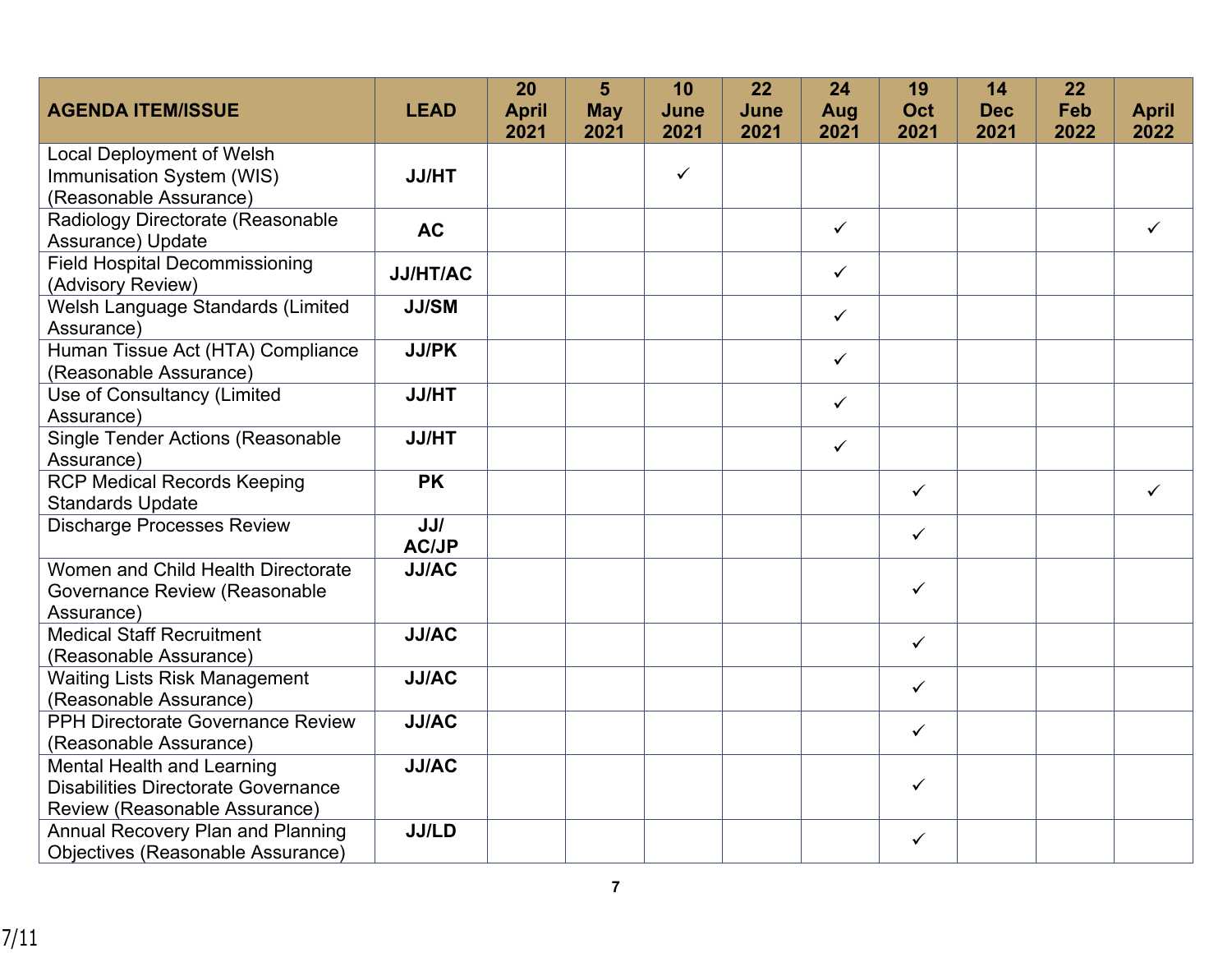|                                                       |              | 20           | 5          | 10   | 22   | 24   | 19   | 14           | 22           |              |
|-------------------------------------------------------|--------------|--------------|------------|------|------|------|------|--------------|--------------|--------------|
| <b>AGENDA ITEM/ISSUE</b>                              | <b>LEAD</b>  | <b>April</b> | <b>May</b> | June | June | Aug  | Oct  | <b>Dec</b>   | Feb          | <b>April</b> |
|                                                       |              | 2021         | 2021       | 2021 | 2021 | 2021 | 2021 | 2021         | 2022         | 2022         |
| Deployment of WPAS into MHLD<br>(Limited Assurance)   | <b>JJ/HT</b> |              |            |      |      |      |      | ✓            |              |              |
| <b>Therapies Directorate Governance</b>               | <b>JJ/AS</b> |              |            |      |      |      |      |              |              |              |
| Review (Reasonable Assurance)                         |              |              |            |      |      |      |      | $\checkmark$ |              |              |
| Financial Planning, Monitoring and                    | <b>JJ/HT</b> |              |            |      |      |      |      | $\checkmark$ |              |              |
| Reporting (Reasonable Assurance)                      |              |              |            |      |      |      |      |              |              |              |
| IT Back Up Arrangements (Substantial                  | <b>JJ/HT</b> |              |            |      |      |      |      | $\checkmark$ |              |              |
| Assurance)                                            |              |              |            |      |      |      |      |              |              |              |
| <b>Nurse Bank Overpayments Briefing</b>               | <b>JJ/HT</b> |              |            |      |      |      |      |              | $\checkmark$ |              |
| Paper                                                 |              |              |            |      |      |      |      |              |              |              |
| Deployment of WPAS into MHLD                          | <b>JJ/HT</b> |              |            |      |      |      |      |              | $\checkmark$ |              |
| Follow-up (Reasonable Assurance)                      |              |              |            |      |      |      |      |              |              |              |
| Use of Consultancy (Reasonable                        | <b>JJ/HT</b> |              |            |      |      |      |      |              | $\checkmark$ |              |
| Assurance)                                            | <b>JJ/AC</b> |              |            |      |      |      |      |              |              |              |
| Waste Management (Reasonable<br>Assurance)            |              |              |            |      |      |      |      |              | $\checkmark$ |              |
| <b>Records Management Briefing Paper</b>              | <b>JJ/AC</b> |              |            |      |      |      |      |              |              |              |
|                                                       |              |              |            |      |      |      |      |              | $\checkmark$ |              |
| <b>Field Hospital Lessons Learned</b>                 | <b>AC</b>    |              |            |      |      |      |      |              | $\checkmark$ |              |
|                                                       |              |              |            |      |      |      |      |              |              |              |
| <b>Workforce Planning</b>                             | <b>JJ/LG</b> |              |            |      |      |      |      |              |              | ✓            |
| Non-clinical Temporary Staff/Agency                   | <b>JJ/LG</b> |              |            |      |      |      |      |              |              | ✓            |
| Spend                                                 |              |              |            |      |      |      |      |              |              |              |
| TriTech                                               | <b>JJ/PK</b> |              |            |      |      |      |      |              |              | ✓            |
| Performance Reporting and                             | <b>JJ/HT</b> |              |            |      |      |      |      |              |              | $\checkmark$ |
| Monitoring                                            |              |              |            |      |      |      |      |              |              |              |
| <b>Primary Care Clusters</b>                          | <b>JJ/JP</b> |              |            |      |      |      |      |              |              | ✓            |
| <b>Organisational Values &amp; Staff</b><br>Wellbeing | <b>JJ/LG</b> |              |            |      |      |      |      |              |              | $\checkmark$ |
| The Security of Network & Information                 | <b>JJ/HT</b> |              |            |      |      |      |      |              |              | ✓            |
| <b>Systems (NIS) Regulations</b>                      |              |              |            |      |      |      |      |              |              |              |
| <b>Nurse Staffing Act</b>                             | <b>JJ/MR</b> |              |            |      |      |      |      |              |              | ✓            |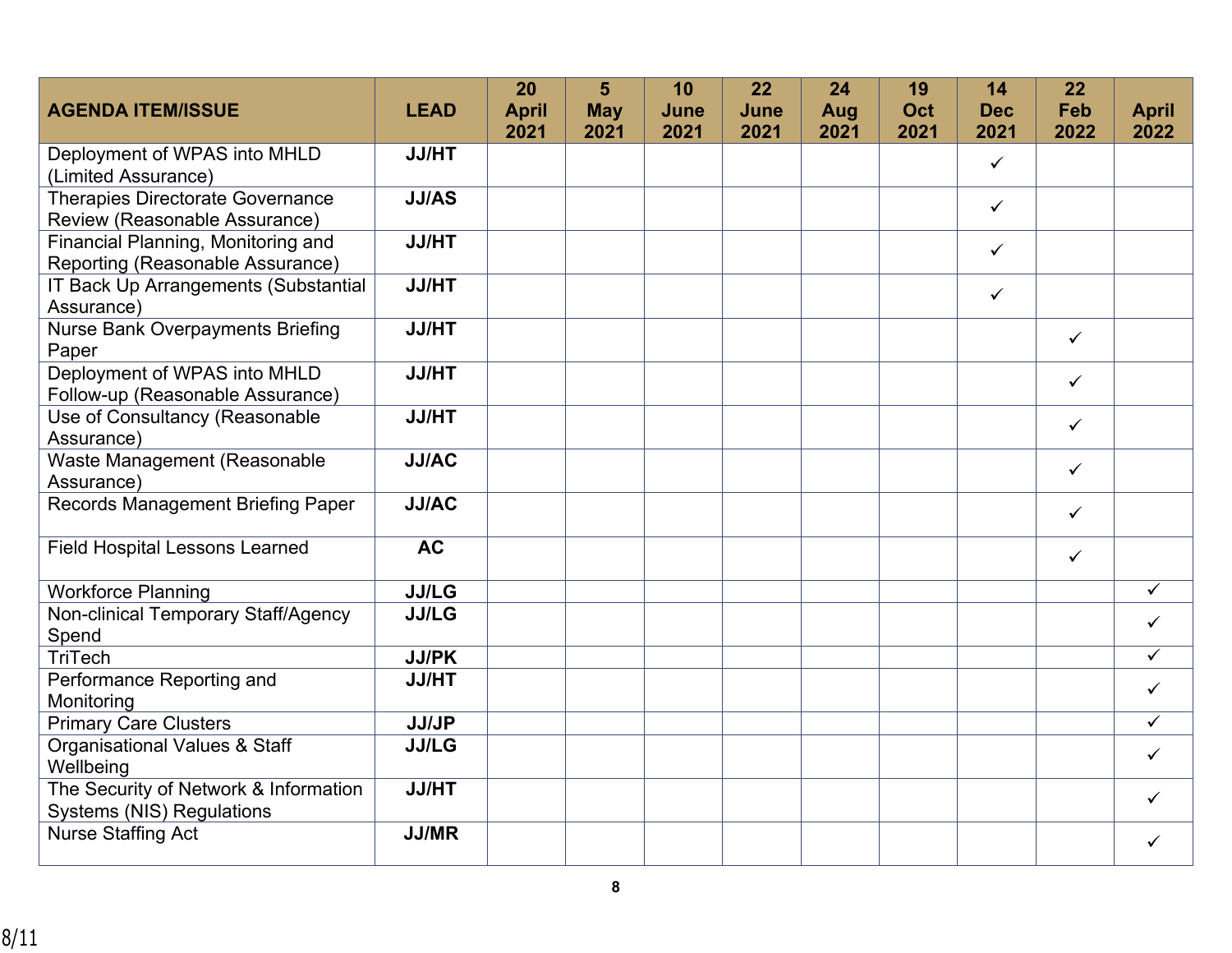| <b>AGENDA ITEM/ISSUE</b>                                                 | <b>LEAD</b>      | 20<br><b>April</b>  | 5<br><b>May</b> | 10<br>June | 22<br>June   | 24<br>Aug    | 19<br><b>Oct</b> | 14<br><b>Dec</b>        | 22<br>Feb    | <b>April</b>        |
|--------------------------------------------------------------------------|------------------|---------------------|-----------------|------------|--------------|--------------|------------------|-------------------------|--------------|---------------------|
|                                                                          |                  | 2021                | 2021            | 2021       | 2021         | 2021         | 2021             | 2021                    | 2022         | 2022                |
| <b>ASSURANCE AND RISK</b>                                                |                  |                     |                 |            |              |              |                  |                         |              |                     |
| Review of committees' effectiveness                                      | <b>Executive</b> | $\checkmark$        |                 |            |              | $\checkmark$ | ✓                |                         |              | ✓                   |
| and compliance with TOR                                                  | Lead             | <b>CFC</b><br>Fin C |                 |            | <b>PPPAC</b> | <b>HSAC</b>  | QSEAC            |                         | <b>MHLAC</b> | <b>CFC</b><br>Fin C |
| <b>Audit Tracker</b>                                                     | <b>JW/CB</b>     | $\checkmark$        |                 |            | $\checkmark$ | $\checkmark$ | $\checkmark$     | $\checkmark$            | $\checkmark$ | ✓                   |
| <b>Scrutiny of Outstanding Improvement</b><br>Plans                      | <b>JW/CB</b>     | $\checkmark$        |                 |            |              |              |                  |                         |              | ✓                   |
| <b>Planning Objectives Update</b>                                        | Chair/JW         |                     |                 |            |              |              | $\checkmark$     | $\checkmark$            | $\checkmark$ | $\checkmark$        |
| Alignment of Committee Workplan to<br><b>Strategic Objectives</b>        | <b>Chair/JW</b>  |                     |                 |            |              |              |                  |                         |              | ✓                   |
| <b>COUNTER FRAUD</b>                                                     |                  |                     |                 |            |              |              |                  |                         |              |                     |
| Review work plan & results from                                          |                  |                     |                 |            |              |              |                  |                         |              |                     |
| Counter Fraud activities, including anti                                 | <b>CFO</b>       | $\checkmark$        |                 |            | $\checkmark$ | $\checkmark$ | ✓                | $\checkmark$            | ✓            | ✓                   |
| fraud policies, etc.                                                     |                  |                     |                 |            |              |              |                  |                         |              |                     |
| To provide an update on the cases                                        | <b>CFO</b>       | $\checkmark$        |                 |            | $\checkmark$ | $\checkmark$ | $\checkmark$     | $\checkmark$            | $\checkmark$ | ✓                   |
| highlighted as part of the counter<br>fraud update report (In-Committee) |                  |                     |                 |            |              |              |                  |                         |              |                     |
| Review and approve Counter Fraud                                         |                  |                     |                 |            |              |              |                  |                         |              |                     |
| <b>Annual Report</b>                                                     | <b>CFO</b>       | $\checkmark$        |                 |            |              |              |                  |                         |              | $\checkmark$        |
| Review and approve annual forward                                        |                  | $\checkmark$        |                 |            |              |              |                  |                         |              | ✓                   |
| work plan for Counter Fraud activities                                   | <b>CFO</b>       |                     |                 |            |              |              |                  |                         |              |                     |
| <b>NHS Counter Fraud Authority SRT</b>                                   | <b>CFO</b>       | $\checkmark$        |                 |            | $\checkmark$ |              |                  |                         |              | ✓                   |
| Return                                                                   |                  |                     |                 |            |              |              |                  |                         |              |                     |
| <b>Annual Review of Requisitions</b>                                     | <b>CFO</b>       |                     |                 |            |              |              |                  | $\overline{\checkmark}$ |              |                     |
| Review the Health Board's                                                |                  |                     |                 |            |              |              |                  |                         |              |                     |
| assessment against NHS Protect                                           | <b>CFO</b>       |                     |                 |            |              |              |                  |                         |              |                     |
| <b>Qualitative Assessment Reviews*</b>                                   |                  |                     |                 |            |              |              |                  |                         |              |                     |
| <b>FOR INFORMATION</b>                                                   |                  | $\checkmark$        |                 |            | $\checkmark$ | $\checkmark$ | $\checkmark$     | $\checkmark$            | ✓            | $\checkmark$        |
| ARAC Work Programme 2021/22                                              | <b>Chair</b>     |                     |                 |            |              |              |                  |                         |              |                     |
| <b>Audit Wales Reports:</b><br>• An Overview of Quality Gov Arr at       |                  |                     |                 |            | $\checkmark$ |              |                  |                         |              |                     |
| <b>Cwm Taf UHB: Progress Made</b>                                        |                  |                     |                 |            |              |              |                  |                         |              |                     |
| against Recommendations                                                  |                  |                     |                 |            |              |              |                  |                         |              |                     |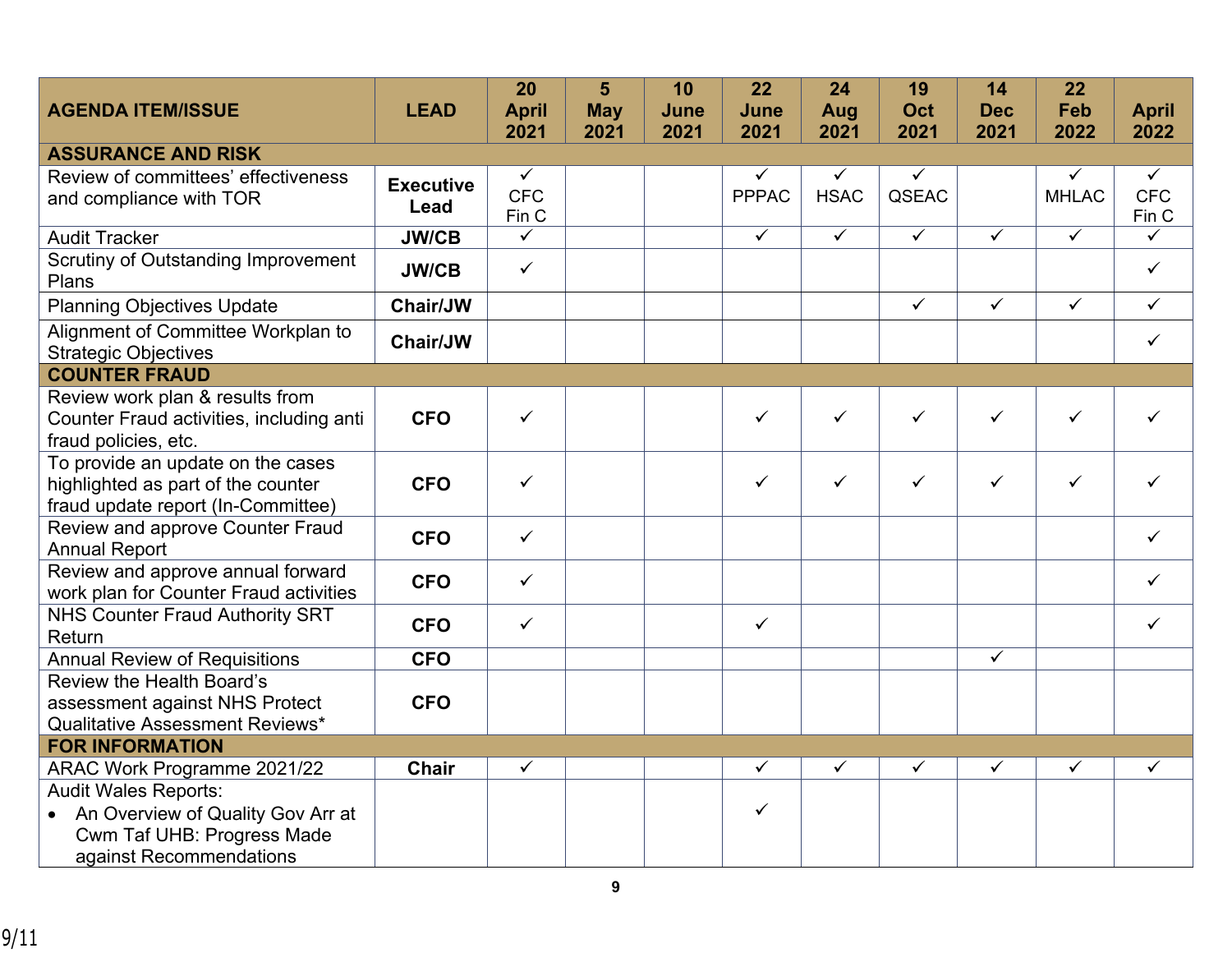| <b>AGENDA ITEM/ISSUE</b>                   | <b>LEAD</b> | 20<br><b>April</b><br>2021 | 5<br><b>May</b><br>2021 | 10<br>June<br>2021 | 22<br>June<br>2021 | 24<br>Aug<br>2021 | 19<br>Oct<br>2021 | 14<br><b>Dec</b><br>2021 | 22<br><b>Feb</b><br>2022 | <b>April</b><br>2022 |
|--------------------------------------------|-------------|----------------------------|-------------------------|--------------------|--------------------|-------------------|-------------------|--------------------------|--------------------------|----------------------|
| <b>NWSSP Management Letter</b>             |             |                            |                         |                    |                    |                   |                   |                          |                          |                      |
| <b>Nationally Hosted NHS IT Systems</b>    |             |                            |                         |                    |                    |                   |                   |                          |                          |                      |
| <b>National Internal Audit Reports:</b>    |             |                            |                         |                    |                    |                   |                   |                          |                          |                      |
| • Control of Contractors                   |             |                            |                         |                    |                    |                   |                   |                          |                          |                      |
| <b>Fire Safety</b>                         |             |                            |                         |                    |                    |                   |                   |                          |                          |                      |
| Water Management                           |             |                            |                         |                    |                    |                   |                   |                          |                          |                      |
| <b>Quality Assurance &amp; Improvement</b> |             |                            |                         |                    |                    |                   |                   |                          |                          |                      |
| Programme 2020/21                          |             |                            |                         |                    |                    |                   |                   |                          |                          |                      |
| Healthcare Inspectorate Wales (HIW):       |             |                            |                         |                    |                    |                   |                   |                          |                          |                      |
| Inspection Information Leaflet:            |             |                            |                         |                    | $\checkmark$       |                   |                   |                          |                          |                      |
| <b>Frontline Services</b>                  |             |                            |                         |                    |                    |                   |                   |                          |                          |                      |
| Update regarding Approach to               |             |                            |                         |                    |                    |                   |                   |                          |                          |                      |
| <b>Quality Checks and On-site</b>          |             |                            |                         |                    |                    |                   |                   |                          |                          |                      |
| Inspections                                |             |                            |                         |                    |                    |                   |                   |                          |                          |                      |
| <b>Activity Update</b>                     |             |                            |                         |                    |                    |                   |                   |                          |                          |                      |
| <b>PPV Progress Report</b>                 |             |                            |                         |                    |                    |                   | ✓                 |                          |                          |                      |
| <b>REVIEW OF THE MEETING</b>               |             |                            |                         |                    |                    |                   |                   |                          |                          |                      |
| Reflective Summary of the Meeting          | Chair/JW    | ✓                          |                         |                    |                    |                   |                   |                          |                          |                      |

\* To be included on agenda as applicable

## **Initials**

| <b>AC - Andrew Carruthers</b>       | HT - Huw Thomas                        | LO'C - Louise O'Connor   |
|-------------------------------------|----------------------------------------|--------------------------|
| <b>AG - Alison Gittins</b>          | <b>IMs - Independent Board Members</b> | LG – Lisa Gostling       |
| AS - Alison Shakeshaft              | JJ – James Johns                       | MR - Mandy Rayani        |
| <b>CB-Charlotte Beare</b>           | JP - Jill Paterson                     | NLI - Nicola Llewellyn   |
| <b>CFO - Counter Fraud Officer</b>  | JPJ - Jenny Pugh-Jones                 | <b>PK – Philip Kloer</b> |
| CSO - Committee Services Officer    | JW – Joanne Wilson                     | <b>RE-Rob Elliott</b>    |
| <b>EDs - Executive Directors</b>    | KJ – Keith Jones                       | RJ – Ros Jervis          |
| <b>EJ - Eifion Jones</b>            | <b>LC – Liz Carroll</b>                | <b>SM-Steve Moore</b>    |
| HIW - Healthcare Inspectorate Wales | LD - Lee Davies                        | TP - Tracy Price         |